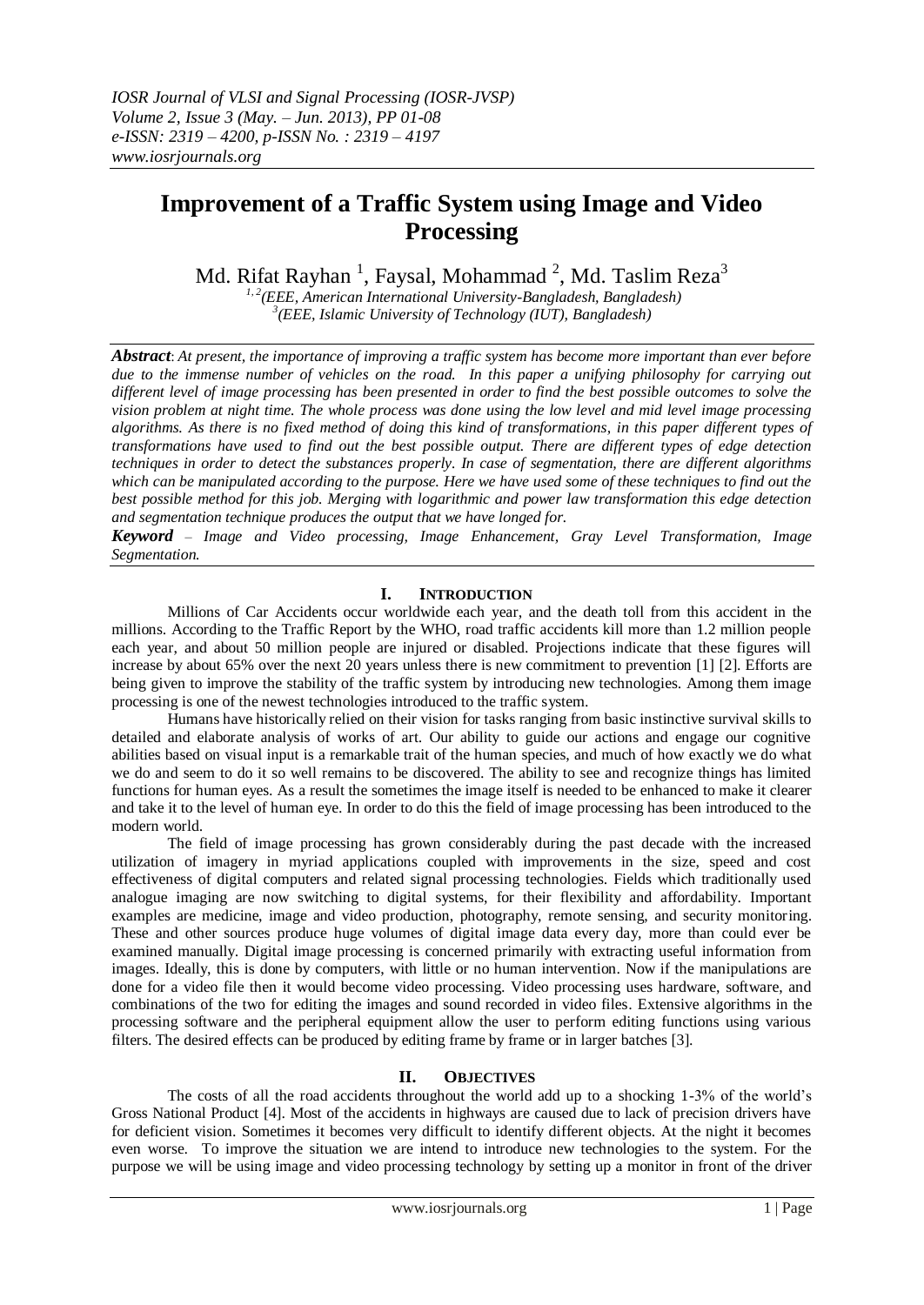and provide a proper view to him. The input videos will be processed in the processor and give an output which will be clear enough to the driver. The view in the monitor will give him a proper guideline which will help him to make proper decision by judging the condition. This will make the transport system secured by reducing accidents. As a result the main objective will be to use different image processing techniques to manipulate the image and make it clearer to the human eye.

#### **III. THEORETICAL ANALYSIS**

An image may be defined as a two-dimensional function,  $f(x, y)$ , where x and y are spatial (plane) coordinates, and the amplitude of f at any pair of coordinates  $(x, y)$  is called the intensity or gray level of the image at that point. When $(x, y)$ , and the amplitude values of f are all finite, discrete quantities, we call the image a digital image. The field of digital image processing refers to processing digital images by means of a digital computer. A digital image is composed of a finite number of elements, each of which has a particular location and value [5].

There are no clear-cut boundaries in the continuum from image processing at one end to computer vision at the other. However, one useful paradigm is to consider three types of computerized processes in this continuum: low-, mid-, and high-level processes. Low-level processes involve primitive operations such as image preprocessing to reduce noise, contrast enhancement, and image sharpening. A low-level process is characterized by the fact that both its inputs and outputs are images. Mid-level processing on images involves tasks such as segmentation (partitioning an image into regions or objects), description of those objects to reduce them to a form suitable for computer processing, and classification (recognition) of individual objects. A midlevel process is characterized by the fact that its inputs generally are images, but its outputs are attributes extracted from those images (e.g., edges, contours, and the identity of individual objects). Finally, higher-level processing involves "making sense" of an ensemble of recognized objects, as in image analysis, and, at the far end of the continuum, performing the cognitive functions normally associated with vision [5].

Among many sectors of image processing, 'image improvement' has received much interest with the publicity given to applications in space imagery and medical research. Here in this paper an attempt of using image improvement for transport system was taken.

#### *1.1 Image Enhancement*

Image enhancement processes consist of a collection of techniques that seek to improve the visual appearance of an image or to convert the image to a form better suited for analysis by a human or a machine. The enhancement operations are performed in order to modify the image brightness, contrast or the distribution of the gray levels. As a consequence the pixel value (intensities) of the output image will be modified according to the transformation function applied on the input values. Image enhancement simply means, transforming an Image f into image g using T. (Where T is the transformation). The values of pixels in images f and g are denoted by r and s, respectively. As said, the pixel values 'r' and 's' are related by the expression,

 $s=T(r)$  (1)



Fig 1: Example of image enhancement

## *1.2 Used Gray Level Transformations*

Gray level transformations are the most widely used image enhancement techniques. There are many Gray level transformations and among them some of them were used in this work. The simplest spatial domain operations occur when the neighbourhood is simply the pixel itself. In this case T is referred to as a grey level transformation function or a point processing operation. Point processing operations take the form  $s=T(r)$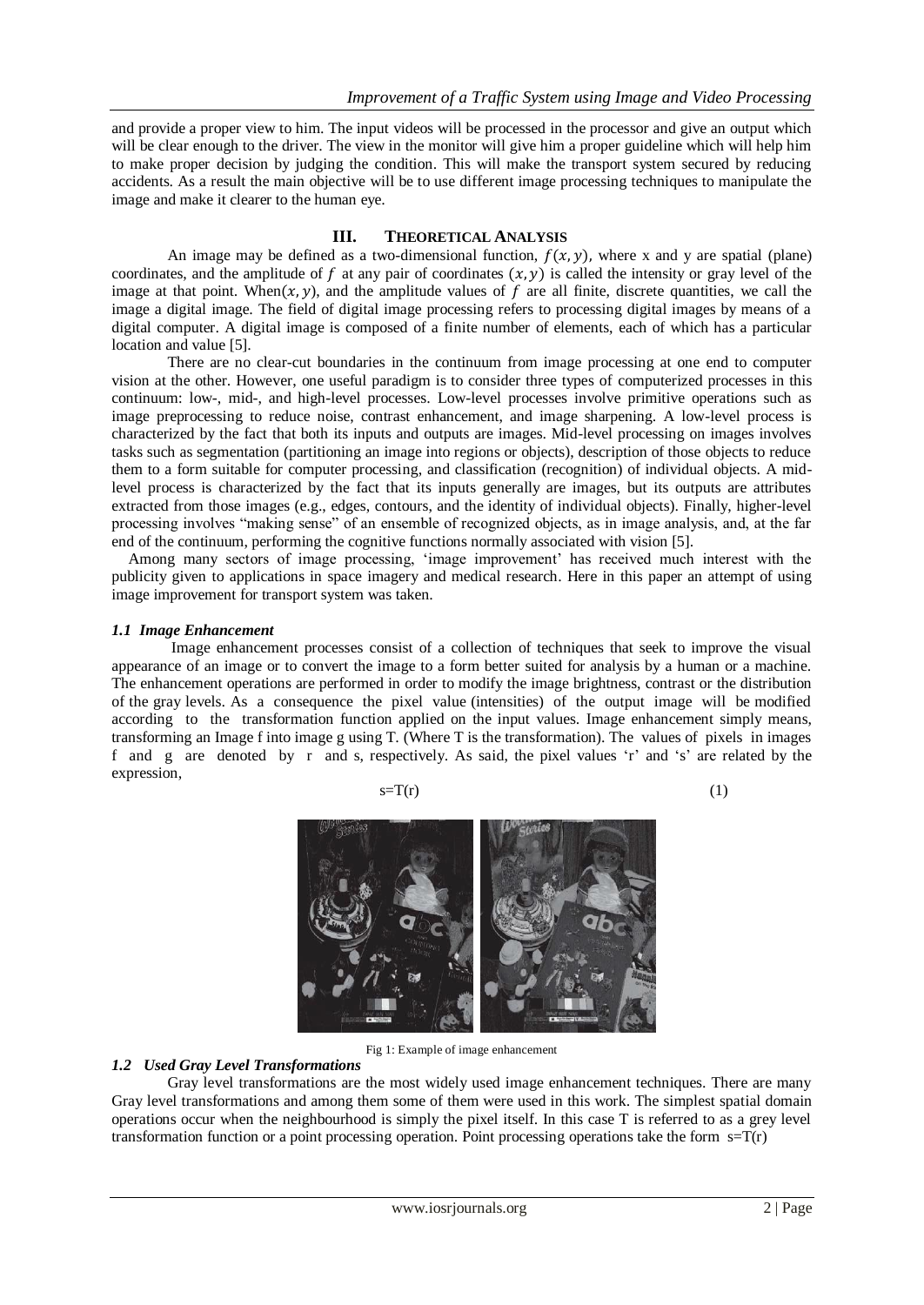

 *3.2.1 Contrast Manipulation:* One of the most common defects of photographic or electronic images is poor contrast resulting from a reduced, and perhaps nonlinear, image amplitude range.





(b) Quantized image contrast enhancement<br>Fig.4: Simultaneous contrast manipulation.<br>Fig.4: Simultaneous contrast manipulation.



*3.2.2 Logarithmic Transformations:* Because digital images are displayed as a discrete set of intensities, the eye's ability to discriminate between different intensity levels is an important consideration in presenting imageprocessing results. The ranges of light intensity levels to which the human visual system can adapt is enormous—on the order of  $10^{10}$  —from the scotopic threshold to the glare limit [6]. Experimental evidence indicates that subjective brightness (intensity as perceived by the human visual system) is a logarithmic function of the light intensity incident on the eye.

The log transformation maps a narrow range of low input grey level values into a wider range of output values. The inverse log transformation per forms the opposite transformation. Log functions are particularly useful when the input grey level values may have an extremely large range of values. In the following example the Fourier transform of an image is put through a log transform to reveal more details [7].

The general form of the log transformation is

$$
S(i,j)=c\times log|r(i,j)|
$$
 (2)

Since the logarithm is not defined for 0, many implementations of this operator add the value 1 to the image before taking the logarithm. The operator is then defined as

$$
S = c \times log(1+r)
$$
 (3)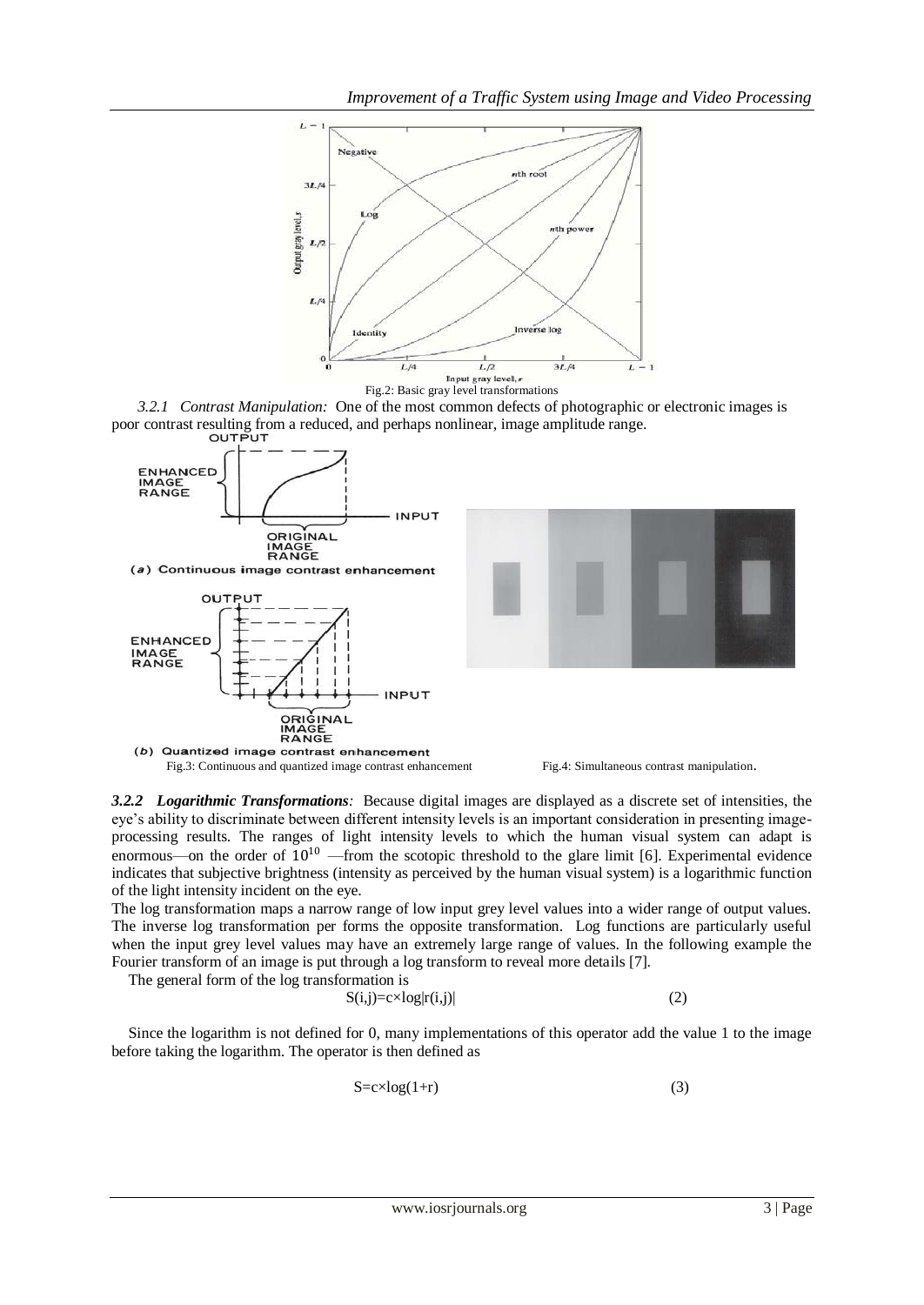

Fig.5: comparison between gray and logarithmic transformed image with  $c=2$ 

*3.2.3 Power-Law Transformations*: The nth power and nth root curves shown in fig.6 can be given by the expression,

$$
s = cr^{\gamma} \tag{4}
$$

Where r is the original pixel value, s is the resulting pixel value, c is a scaling constant, and  $\gamma$  is a positive value. Figure 6 shows a plot of equation (4) for several values of γ. This transformation function is also called as gamma correction. For various values of  $\gamma$  different levels of enhancements can be obtained [8].



## *3.3 Image Segmentation:*

―As there is no theory of clustering, there is no theory of image segmentation. Image segmentation techniques are basically ad hoc and differ precisely in the way they emphasize one or more of the desired properties and in the way they balance and compromise one desired property against another." --Haralick and Shapiro

The main goal of image segmentation is domain independent partitioning of an image into a set of disjoint regions that are visually different, homogeneous and meaningful with respect to some characteristics or computed property(ies), such as grey level, texture or colour to enable easy image analysis (object identification, classification and processing)

In image processing, the expression 'Image segmentation' means that given a function  $f : E \to T$ , where the space  $E$  is partitioned into zones in which the function  $f$  is homogeneous, in some optimal sense. There are essentially two ways for thinking this optimization problem. One of them associates 'numbers' with partitions and makes the optimization to hold on these numbers. The first way, said to be variational [9], associates the image with an energy which represents the amount of information left in each smooth version of image. The second way acts directly on the set of all partitions and expresses optimization in this partition space.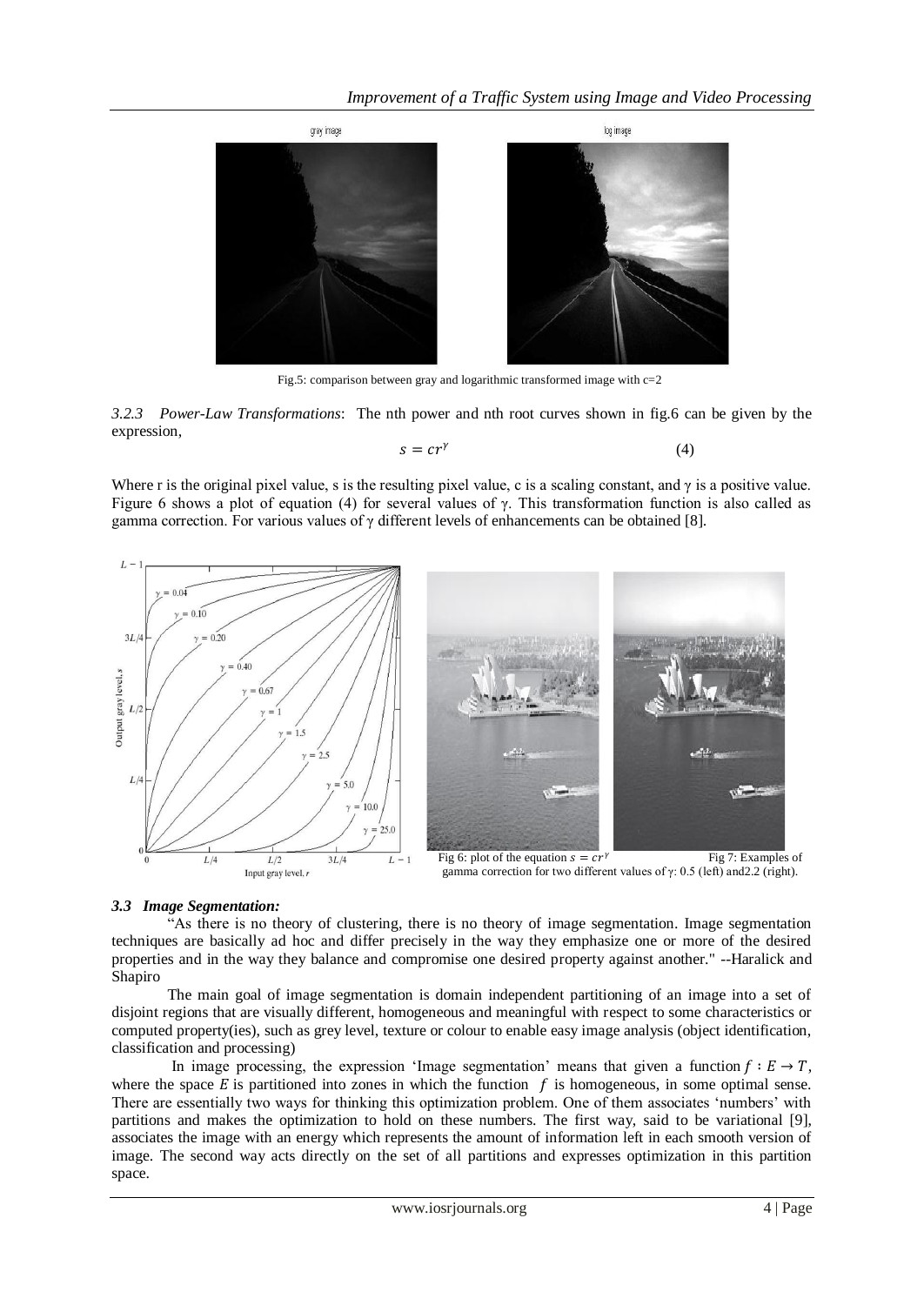Discontinuity and similarity/homogeneity are two basic properties of the pixels in relation to their local neighbourhood used in many segmentation methods. The segmentation methods that are based on discontinuity property of pixels are considered as boundary or edges based techniques and that are based on similarity or homogeneity are region based techniques.

It must noted that so many image segmentation surveys have been conducted but there very few who have presented how researchers can evaluate one's technique against the other on a domain independent images or evaluate the performance of their segmentation [10,11].

Many surveys have been directed to one area of application of image segmentation in areas such as medical, remote sensing and image retrieval [12]. But here in this paper we have tried to find an optimized segmentation technique for night time road segmentation for the traffic system.



Fig.8 indicates the classification of image segmentation techniques those were examined in this work.

#### *3.3.1 Edge Based Methods*

Edge based segmentation is the location of pixels in the image that correspond to the boundaries of the objects seen in the image. It is then assumed that since it is a boundary of a region or an object then it is closed and that the number of objects of interest is equal to the number of boundaries in an image. For precision of the segmentation, the perimeter of the boundaries detected must be approximately equal to that of the object in the input image. In the endeavour to implement the above there was need to define an edge in an image. An edge or a linear feature is manifested as an abrupt change or a discontinuity in digital number of pixels along a certain direction in an image. The manifestation becomes a high gradient/ extreme of first order derivative or a zero crossing in the second derivatives.

This brought another assumption that every object of interest in an image has a boundary that can be detected through the use of gradient or second derivative. Sobel, Prewitt and watershed just to mention a few use templates based on gradient/first derivative to detect the boundaries of an image. The Laplacian template is based on second derivative. These methods in general can be defined by function  $g(x)$  that will act as stopping term when the object/region boundary has been reached. A function  $g(x)$  can be defined as

$$
g(Z) \ge 0 \text{ and } \lim_{z \to \infty} g(Z) = 0 \tag{5}
$$

For instance

$$
g(|\nabla u(x,y)|) = \frac{1}{1+|\nabla G(x,y)\times u(x,y)|^p}
$$
 (6)

Where,  $p \ge 1$ , and  $G \times u$ , is the convolution of the image u, with the Gaussian filter  $G(x, y)$  which results in a smoother version of image u. But there are problems that have been areas of interest for researchers and the problems are centered on the use of gradient to detect the boundaries [13].

For instance, these methods have problems with images that are:

- 1. Edge-less
- 2. Very noisy
- 3. Boundary that is very smooth
- 4. Texture boundary

Other problems of these techniques emanate from the failure to adjust/calibrate gradient function accordingly thus produces undesirable results as: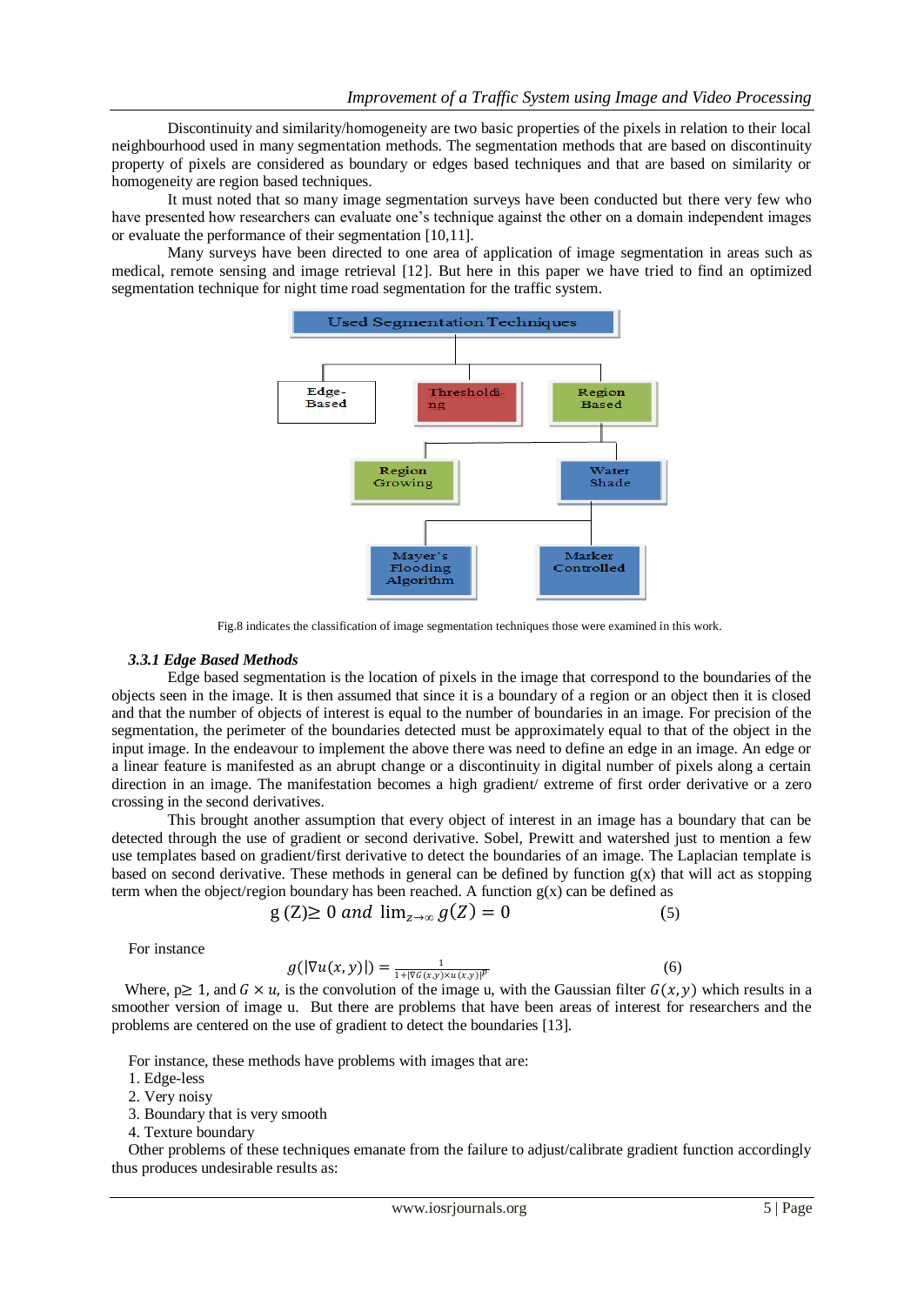- 1. The segmented region might be smaller or larger than the actual
- 2. The edges of the segmented region might not be connected
- 3. Over or under-segmentation of the image (arising of pseudo edges or missing edges)

## *3.3.2 Thresholding Method:*

Thresholding based image segmentation aims to partition an input image into pixels of two or more values through comparison of pixel values with the predefined threshold value T individually;

Let  $I(i,j)$  be an image, then

$$
I(i,j) = \begin{cases} 0, p(i,j) < T \\ 1, p(i,j) \ge T \end{cases} \tag{7}
$$

Where  $p(i,j)$  refers to the pixel value at the position  $(i,j)$ . Thresholding may be implemented locally or globally. In global thresholding the image is partitioned into two as shown above while local thresholding the image is subdivided into sub images and the threshold for each sub image is derived from the local properties of the pixels. The predefined value of T is the one that complicates this method. The determination of the value T has been the point of interest in image segmentation research [14].There have been many algorithms developed to generate better threshold value T to segment an image. [15]

These methods that use intensity value do not use spatial morphological image information of an image and they usually fail to segment objects with low contrast or noisy images with varying background. [16]

Failure to find the most suitable algorithm to determine the threshold value(s) T the result might be one or all of the following:

1. The segmented region might be smaller or larger than the actual

2. The edges of the segmented region might not be connected

3. Over or under-segmentation of the image (arising of pseudo edges or missing edges)

### *3.3.3 Water Shade Segmentation:*

Watershed segmentation is a way of automatically separating or cutting apart particles that touch. It starts with a mask or binary image, where the particles are (say) black. It calculates a distance map to find the fattest parts of the object (the peaks or local maxima of the distance map). Starting with the peaks as maximal erosion points (MEP's), it dilates them as far as possible - either until the edge of the object is reached, or the edge of the region of another (growing) MEP.

Separating touching objects in an image is one of the most difficult image processing operations. The watershed transform is often applied to this problem. The watershed transform finds "catchment basins" and "watershed ridge lines" in an image by treating it as a surface where light pixels are high and dark pixels are low.

A grey-level image may be seen as a topographic relief, where the grey level of a pixel is interpreted as its altitude in the relief. A drop of water falling on a topographic relief flows along a path to finally reach a local minimum. Intuitively, the watershed of a relief corresponds to the limits of the adjacent catchment basins of the drops of water.

In image processing, different watershed lines may be computed. In graphs, some may be defined on the nodes, on the edges, or hybrid lines on both nodes and edges. Watersheds may also be defined in the continuous domain. There are also many different algorithms to compute watersheds.

The watershed transform can be classified as a region-based segmentation approach. The intuitive idea underlying this method comes from geography: it is that of a landscape or topographic relief which is flooded by water, watersheds being the divide lines of the domains of attraction of rain falling over the region [17]. An alternative approach is to imagine the landscape being immersed in a lake, with holes pierced in local minima. Basins (also called `catchment basins') will fill up with water starting at these local minima, and, at points where water coming from different basins would meet, dams are built. When the water level has reached the highest peak in the landscape, the process is stopped. As a result, the landscape is partitioned into regions or basins separated by dams, called watershed lines or simply watersheds. When simulating this process for image segmentation, two approaches may be used: either one first finds basins, then watersheds by taking a set complement; or one computes a complete partition of the image into basins, and subsequently finds the watersheds by boundary detection.

## **IV. RESULTS**

The field of image processing is very complicated to work with as the surrounding changes with time. For that reason a number of techniques have been shown here to get the best result.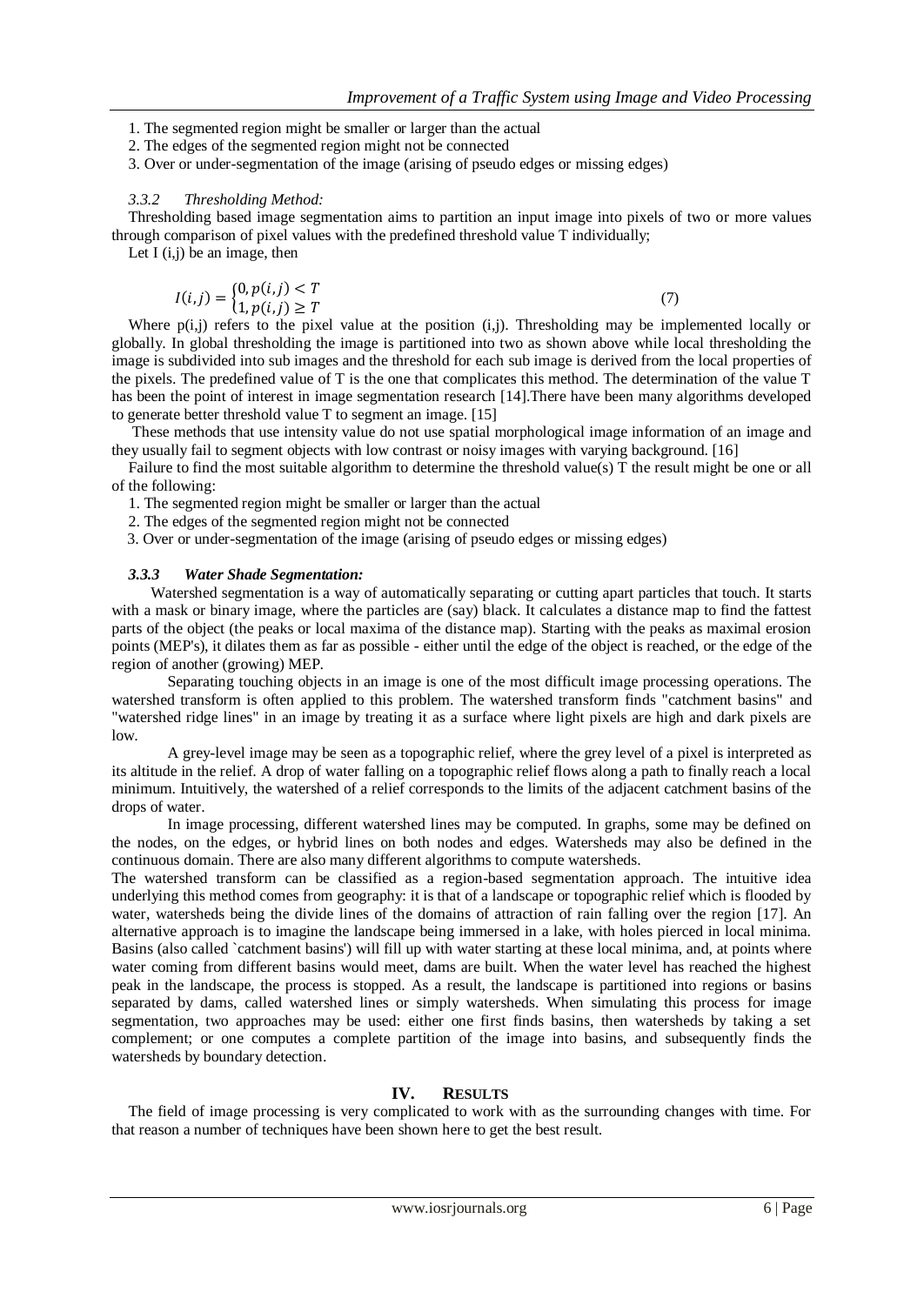*4.1 Logarithmic Transformation:*





*4.2 Power Law Transformation:*



Fig 9: Gray level transformation Fig 10: Log image of figure 9 with coefficient 4



Fig 11: Gray Image Fig 12: Log image of figure 11 with coefficient 3



 $0.7$ 



 $0.5\,$ Fig 13: Power Law Transform with gamma= 0.7 Fig 14: Power Law Transform with gamma= 0.5